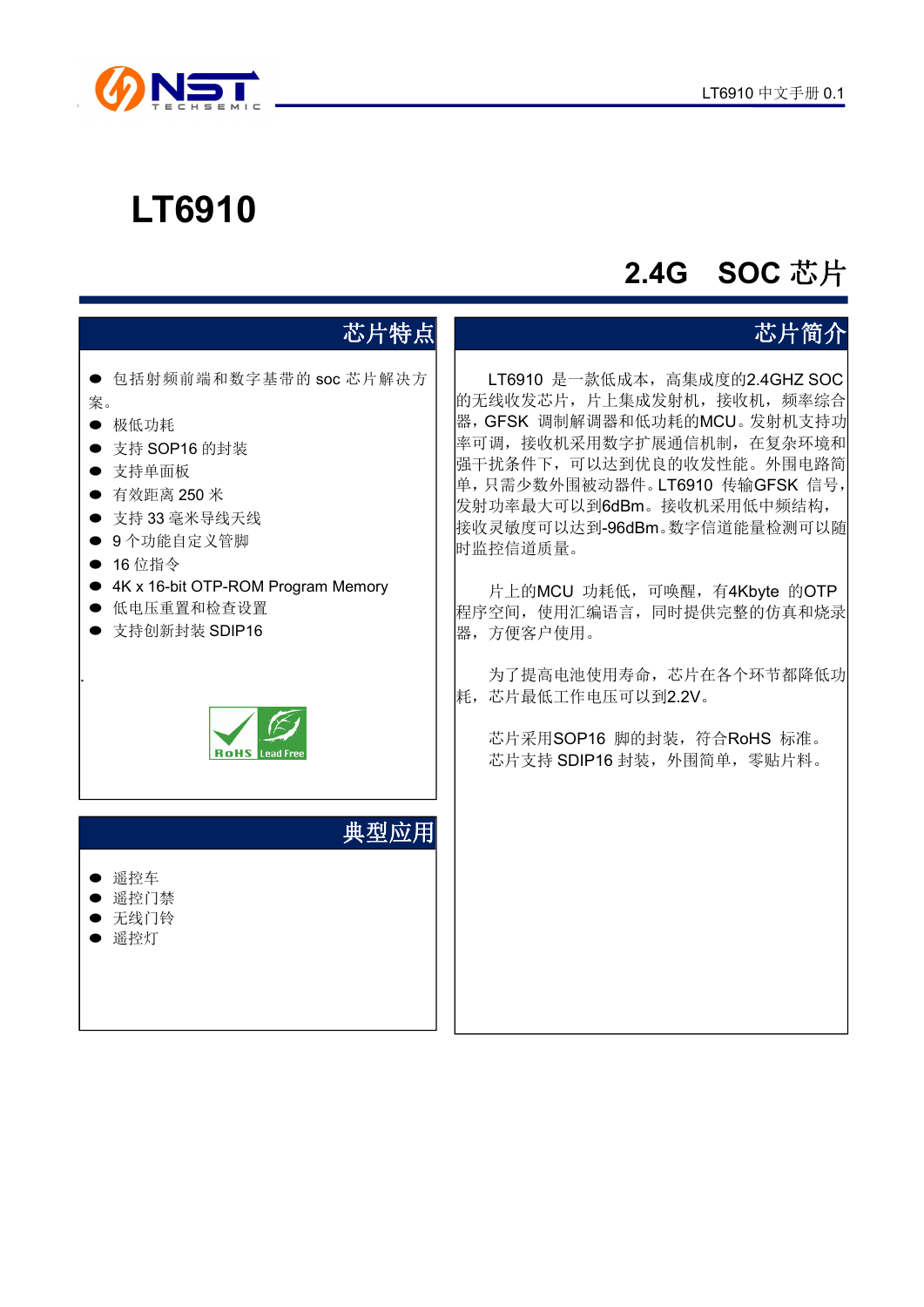



| 1. 封装管脚顺序:     |                 |                             |    |
|----------------|-----------------|-----------------------------|----|
| ELIMINARY      | <b>ANT</b>      | VCO VDD                     | 16 |
| $\overline{2}$ | <b>GND</b>      | <b>XTALI</b>                | 15 |
| 3              | VDD IO          | <b>XTALO</b>                | 14 |
| n.             | PA <sub>6</sub> | P <sub>B4</sub>             | 13 |
| $\blacksquare$ | PA7             | PB5                         | 12 |
| 5              | PC <sub>0</sub> | P <sub>B</sub> 3            | 11 |
| 6              | PC1             | P <sub>B1</sub>             | 10 |
| $\mathsf R$    | <b>VDD/VDDL</b> | P <sub>B</sub> <sup>0</sup> | Q  |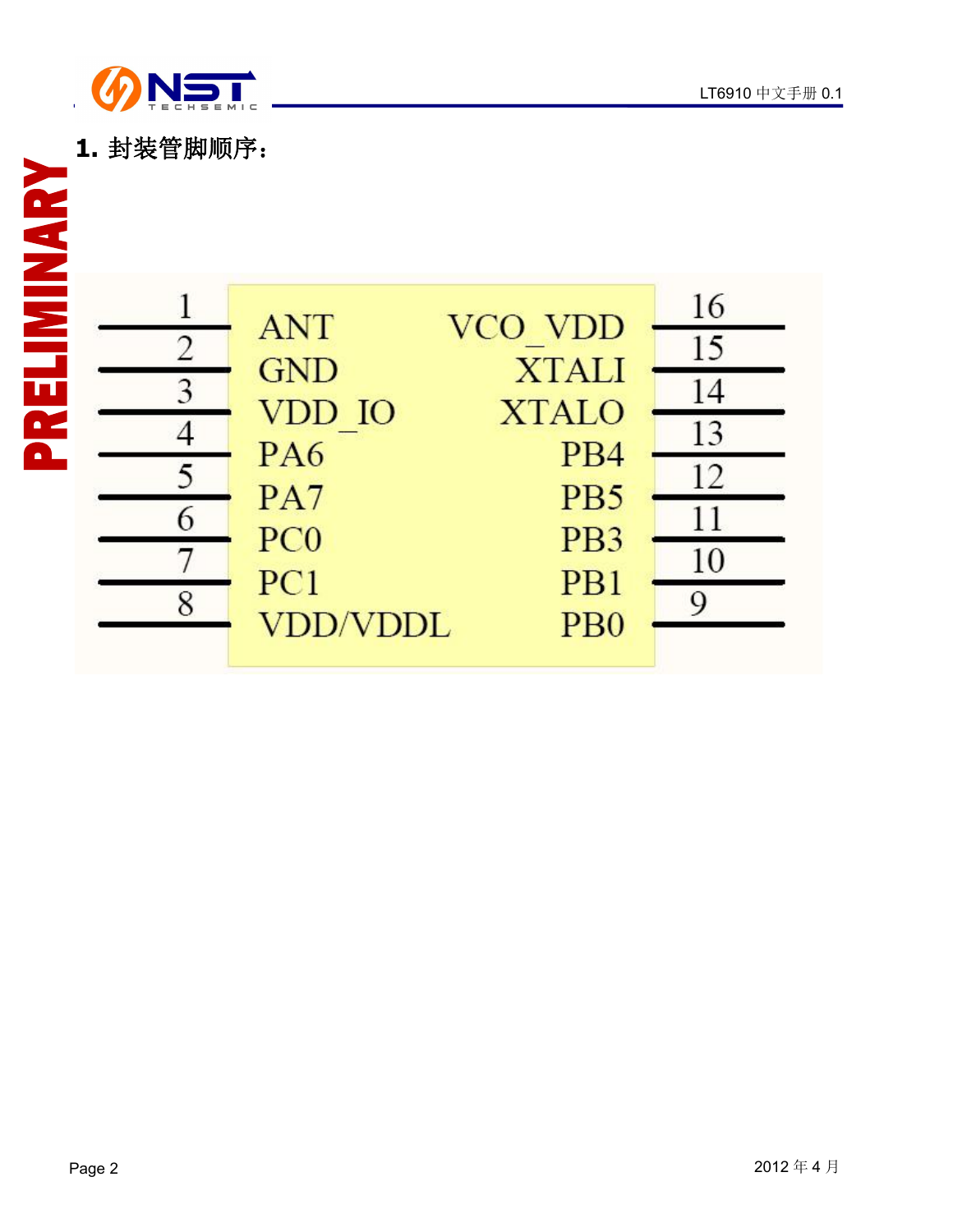

## **2.** 管脚描述

| <b>Pin No</b>  | <b>Pin Name</b> | <b>Type</b>        | <b>Description</b> |  |
|----------------|-----------------|--------------------|--------------------|--|
| $\mathbf{1}$   | <b>ANT</b>      | <b>Balanced RF</b> | 射频输入输出             |  |
| $\overline{2}$ | <b>GND</b>      | <b>GND</b>         | 地                  |  |
| 3              | VDD_IO          | Power              | 电源                 |  |
| $\overline{4}$ | PA <sub>6</sub> | I/O                | 自定义功能脚             |  |
| 5              | PA7             | $\rm LO$           | 自定义功能脚             |  |
| 6              | PC <sub>0</sub> | $\rm LO$           | 自定义功能脚             |  |
| $\overline{7}$ | PC <sub>1</sub> | I/O                | 自定义功能脚(PWM)        |  |
| 8              | VDD/VDDL        | Power              | 电源                 |  |
| 9              | PB <sub>0</sub> | $I/O$ $(W)$        | 自定义功能脚(烧录脚)        |  |
| 10             | PB1             | $\rm I/O$<br>(W)   | 自定义功能脚 (烧录脚)       |  |
| 11             | PB <sub>3</sub> | (W)<br>$\rm LO$    | 自定义功能脚 (烧录脚)       |  |
| 12             | PB <sub>5</sub> | $\rm LO$<br>(W)    | 自定义功能脚 (烧录脚)       |  |
| 13             | PB4             | $I/O$ $(W)$        | 自定义功能脚 (烧录脚)       |  |
| 14             | <b>XTALO</b>    | A O                | 晶体振荡器输出脚           |  |
| 15             | <b>XTALI</b>    | A <sub>1</sub>     | 晶体振荡器输入脚           |  |
| 16             | VCO_VDD         | Power              | 电源                 |  |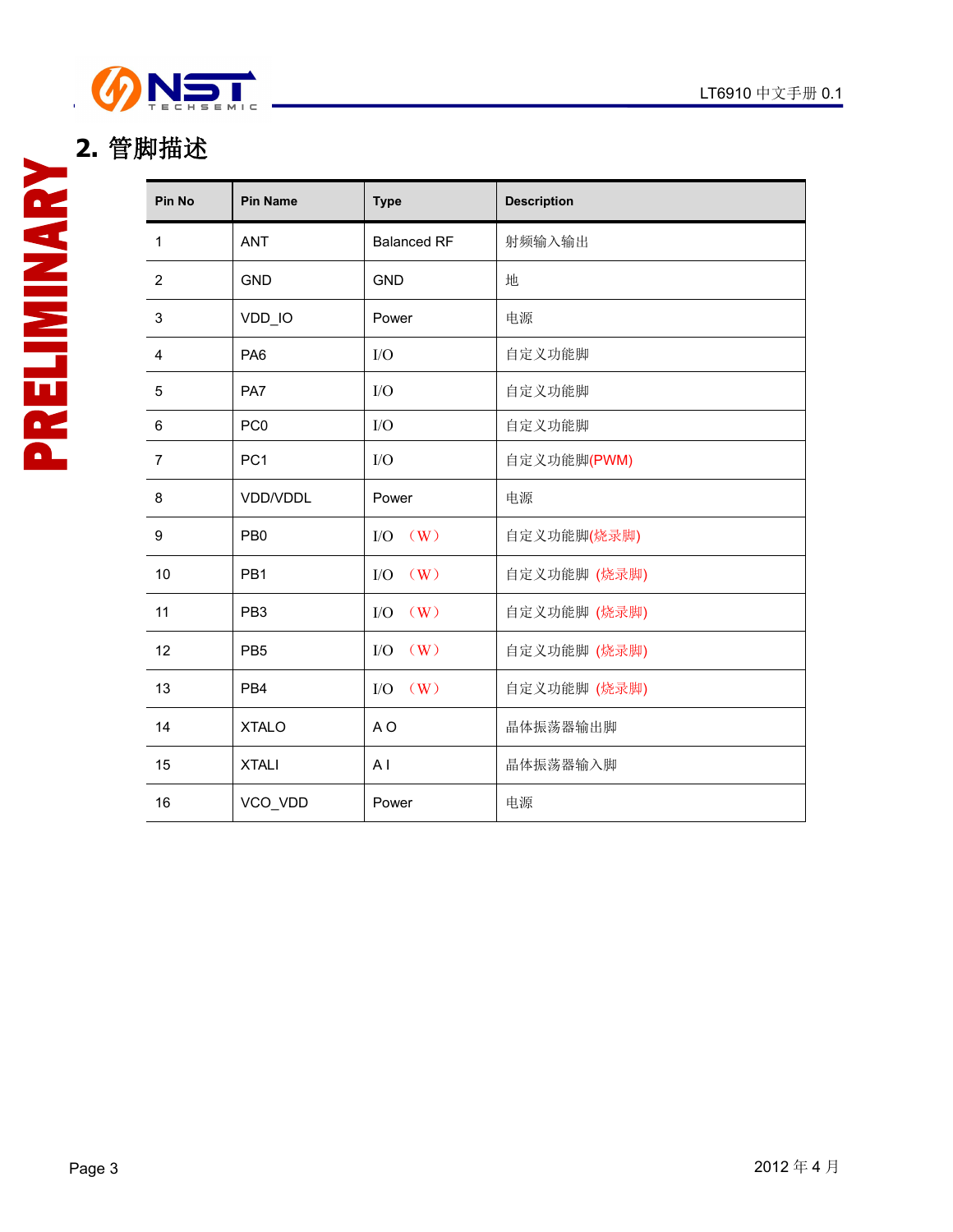

### **3.** 相互之间的数字接口

| ۰<br>2<br>$\blacksquare$ | <b>LT8910</b>                                                                                               | <b>MCU</b><br>Digital Interface | <b>MCU</b>           |
|--------------------------|-------------------------------------------------------------------------------------------------------------|---------------------------------|----------------------|
|                          |                                                                                                             |                                 |                      |
|                          | 当 RST_n 为低时, 将关闭芯片, 电流<1uA, 数字<br>部分的值也会失去。如果想保留数字寄存器的值,<br>可以进入 sleep 模式。当 RST_n 为高时, 将开启<br>芯片, 寄存器将回复复位值 | <b>BnPwR</b>                    | PB <sub>6</sub><br>Į |

| 当 RST_n 为低时, 将关闭芯片, 电流<1uA, 数字<br>部分的值也会失去。如果想保留数字寄存器的值,<br>可以进入 sleep 模式。当 RST_n 为高时, 将开启<br>芯片, 寄存器将回复复位值 | <b>BnPwR</b>      | PB <sub>6</sub> | 功能脚 |
|-------------------------------------------------------------------------------------------------------------|-------------------|-----------------|-----|
| SPI: SPI data 输出脚<br>I2C: 数据输出输入脚                                                                           | SPI MISO          | PB7             | 功能脚 |
| SPI:SPI data 输入脚<br>I2C:设置 I2C 地址位 A4                                                                       | SPI MOSI          | PA <sub>0</sub> | 功能脚 |
| 模式选择<br>0: SPI 模式<br>1: I2C 模式                                                                              | <b>I2C SELECT</b> | PA <sub>1</sub> | 功能脚 |
| SPI/I2C 时钟输入脚                                                                                               | SPI CLK           | PA <sub>2</sub> | 功能脚 |
| 发射/接收状态标志位 可通过设置为高或低有效                                                                                      | PKT FLAG          | PA <sub>3</sub> | 功能脚 |
| SPI_SS 为 0, 使能 SPI 信号, 低电平有效, 也可<br>以使芯片进入 sleep mode                                                       | SPI SS            | PA4             | 功能脚 |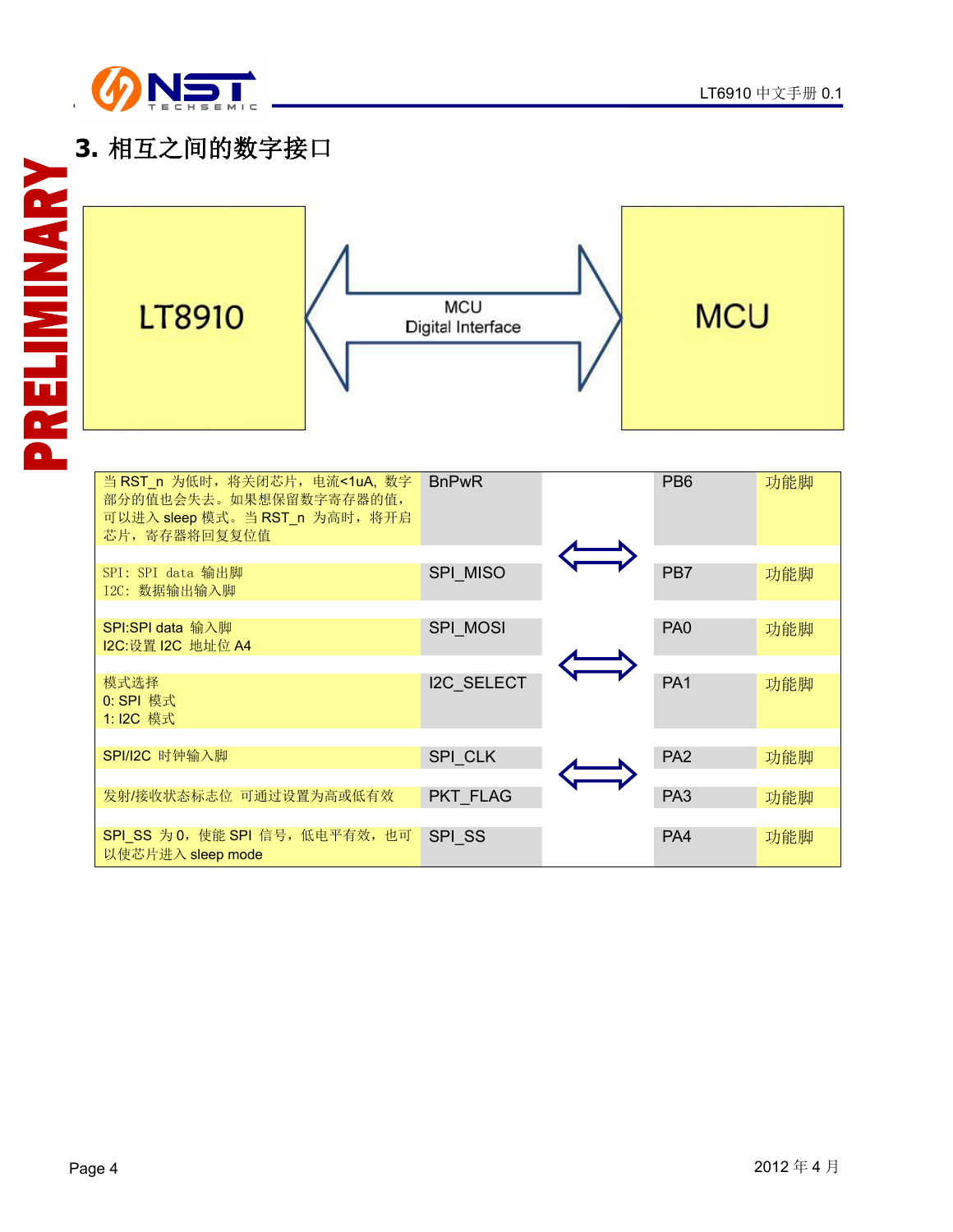

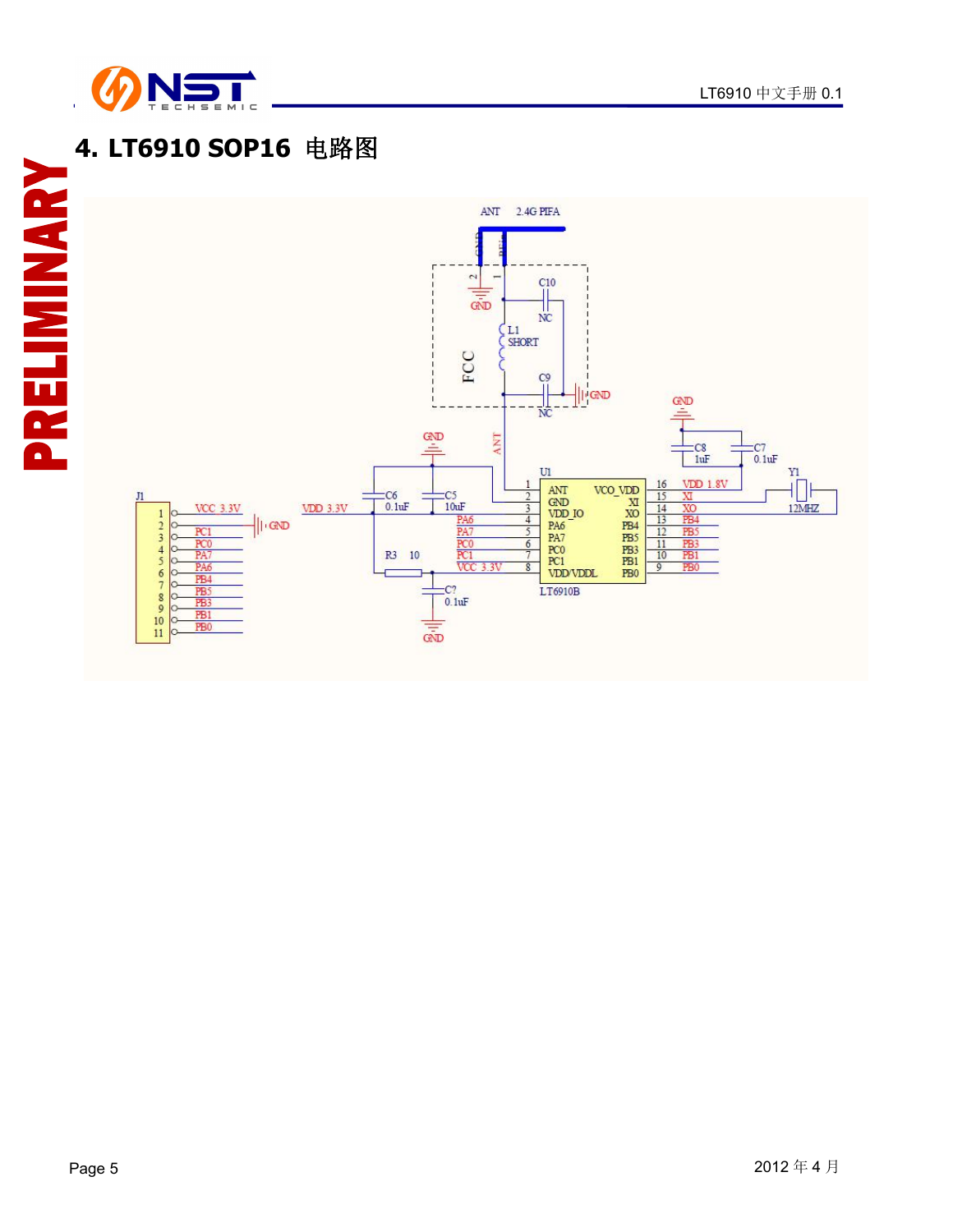

| Table 1. 极限值 |  |  |  |  |
|--------------|--|--|--|--|
|--------------|--|--|--|--|

| Parameter | Symbol             | <b>MIN</b> | <b>TYP</b> | <b>MAX</b> | Unit         |
|-----------|--------------------|------------|------------|------------|--------------|
| 工作温度.     | $T_{\rm OP}$       | $-5$       |            | $+80$      | $^{\circ}$ C |
| 存储温度.     | I STORAGE          | $-55$      |            | $+125$     | $^{\circ}$ C |
| 工作电压      | $V_{INMAX}$        |            |            | $+3.7$     | <b>VDC</b>   |
| 1.8V 电压   | VDD MAX            |            |            | $+2.5$     |              |
| 10 电压     | $V_{\text{OTHER}}$ | $-0.3$     |            | $+3.7$     | <b>VDC</b>   |
| 输入射频信号强度  | $P_{IN}$           |            |            | $+10$      | dBm          |

*Notes:*

*1.* 极限值表示芯片在超出此条件工作时,可能会损坏。芯片在建议工作值范围内功能正常。

2. 芯片对静电比较敏感,在运输和存储时,最好使用防静电设备,用机器或手工焊接时要有良好的接地。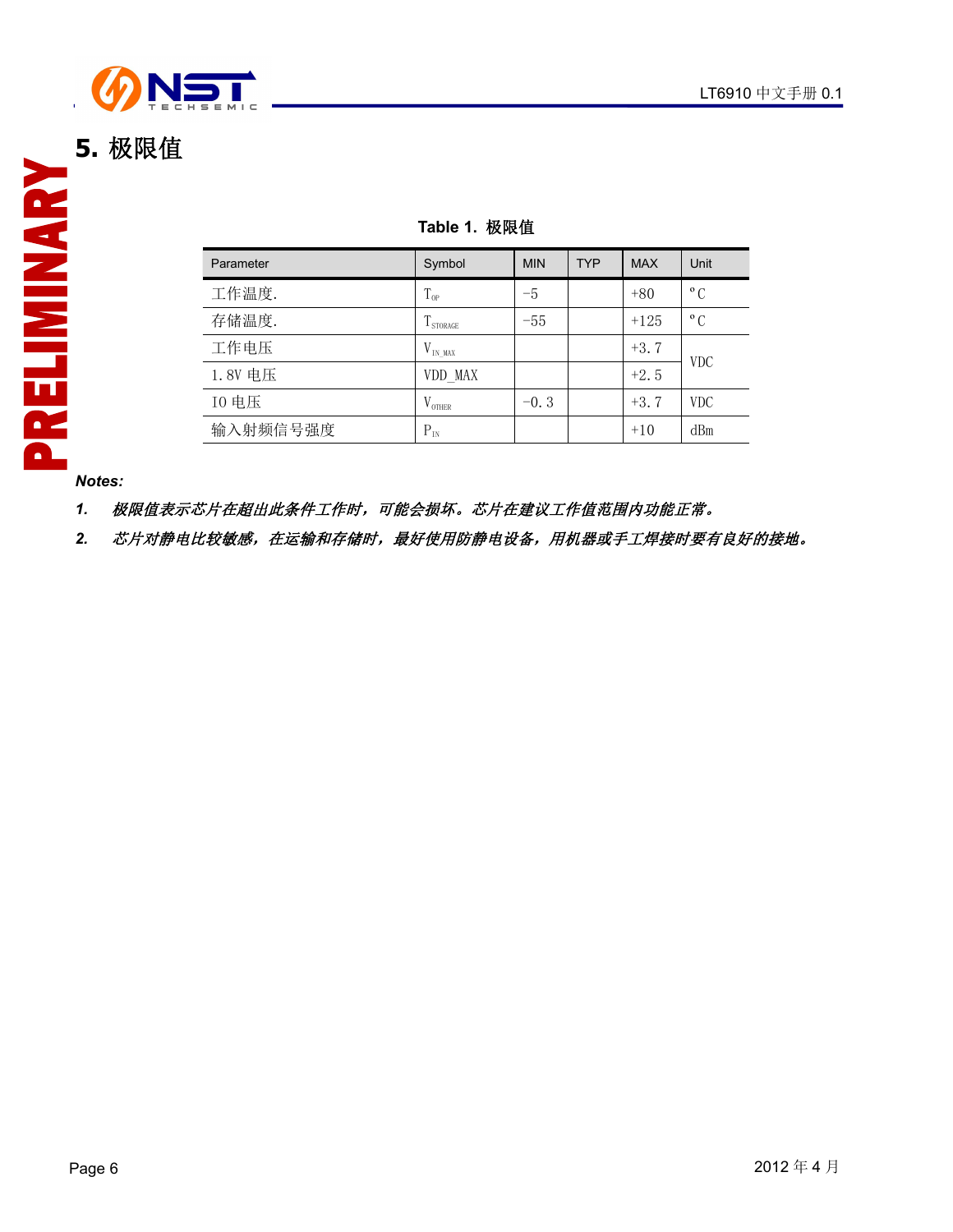

### **6.** 电气特性

### **Table 2.** 电气特性

### 下面的电气特性都是在 *TA = 25 C, LDO\_VDD= VDD\_IO = 3.3 VDC* 条件下得到的。

| Parameter       | Symbol                    | <b>MIN</b>    | <b>TYP</b>  | <b>MAX</b>                 | Units       | <b>Test Condition and Notes</b> |
|-----------------|---------------------------|---------------|-------------|----------------------------|-------------|---------------------------------|
| 工作电压            |                           |               |             |                            |             |                                 |
| 直流工作电压          |                           | 2.1           |             | 3.6                        | VDC`        |                                 |
| 工作电流            |                           |               |             |                            |             |                                 |
| TX 工作电流         | IDD_TXH                   |               | $\sqrt{3}$  |                            | mA          |                                 |
| RX 工作电流         | IDD_RX                    |               | $\sqrt{5}$  |                            | mA          |                                 |
| Idle mode 工作电流  | IDD_IDLE                  |               | $\mathbf 1$ |                            | <b>mA</b>   |                                 |
| 数字输入            |                           |               |             |                            |             |                                 |
| 高电平电压           | VIH                       | 0.8<br>VDD IN |             | $\overline{1.2}$<br>VDD IN | $\vee$      |                                 |
| 低电平电压           | VIL                       | $\mathbf 0$   |             | 0.8                        | $\vee$      |                                 |
| 输入电容            | $C$ <sub>IN</sub>         |               |             | 10                         | pF          |                                 |
| 输入漏电            | I_LEAK_IN                 |               |             | 10                         | uA          |                                 |
| 数字输出            |                           |               |             |                            |             |                                 |
| 高电平电压           | <b>VOH</b>                | 0.8<br>VDD IN |             | VDD_IN                     | $\vee$      |                                 |
| 低电平电压           | VOL                       |               |             | 0.4                        | $\vee$      |                                 |
| 输出电容            | C_OUT                     |               |             | 10                         | pF          |                                 |
| 输出漏电            | I_LEAK_OU<br>$\bar{\tau}$ |               |             | 10                         | uA          |                                 |
| 收发器特性           |                           |               |             |                            |             |                                 |
| 工作频率            | FOP                       |               | 2450        |                            | MHz         |                                 |
| 天线端口差异          | VSWR_I                    |               | 2:1         |                            | <b>VSWR</b> | Receive mode.                   |
| $(Z0=50\Omega)$ | VSWR_O                    |               | 2:1         |                            | <b>VSWR</b> | Transmit mode.                  |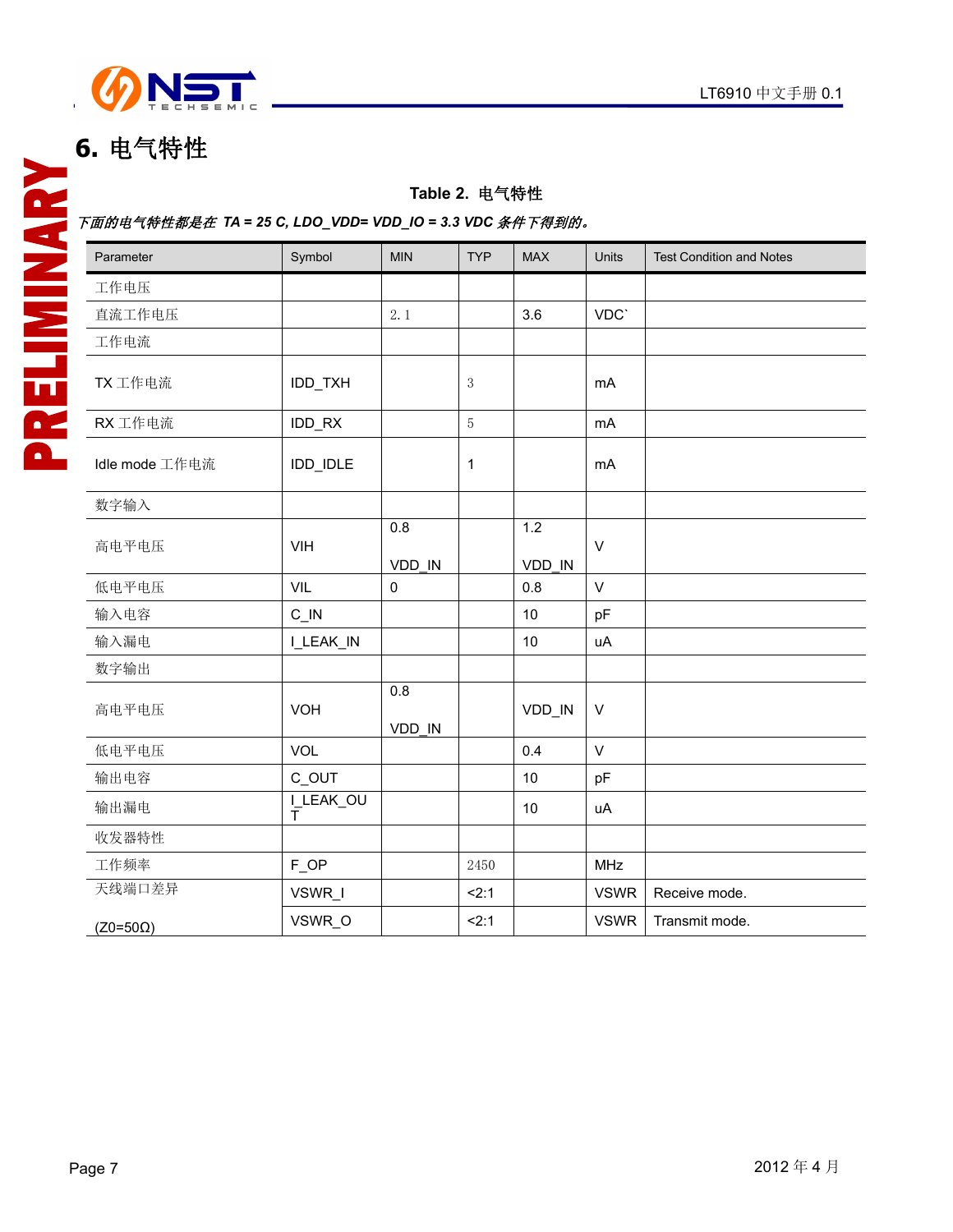



**The property** 

 $\mathbb{R}^2$ 

| Parameter               |                     | Symbol          | <b>MIN</b> | <b>TYP</b>   | <b>MAX</b> | Unis | <b>Test Condition and Notes</b>                                   |  |  |
|-------------------------|---------------------|-----------------|------------|--------------|------------|------|-------------------------------------------------------------------|--|--|
| <b>Receive Section</b>  |                     |                 |            |              |            |      | Measured using 50 Ohm balun. For<br>$BER \le 0.1\%$ :             |  |  |
|                         |                     |                 |            | $-87$        |            | dBm  | 1Mbps                                                             |  |  |
|                         |                     |                 |            | $-90$        |            | dBm  | 250Kbps                                                           |  |  |
| 接收灵敏度                   |                     |                 |            | $-93$        |            | dBm  | 125Kbps                                                           |  |  |
|                         |                     |                 |            | $-96$        |            | dBm  | 62.5Kbps                                                          |  |  |
| 最大输入功率                  |                     |                 | $-20$      | $\mathbf{1}$ |            | dBm  |                                                                   |  |  |
| 数据率                     |                     | Ts              |            | $\mathbf 1$  |            | us   |                                                                   |  |  |
| 抗干扰特性                   |                     |                 |            |              |            |      | For BER $\leq$ 0.1%                                               |  |  |
| 同频干扰                    |                     | CI_cochanne     |            | $+9$         |            | dB   | -60 dBm desired signal.                                           |  |  |
| 1MHz 相邻信号干扰             |                     | $CI_1$          |            | $+6$         |            | dB   | -60 dBm desired signal.                                           |  |  |
| 2MHz 相邻信号干扰             |                     | $CI_2$          |            | $-12$        |            | dB   | -60 dBm desired signal.                                           |  |  |
| 3MHz 相邻信号干扰             |                     | $CI_3$          |            | $-24$        |            | dB   | -67 dBm desired signal.                                           |  |  |
|                         |                     | OBB_1           | $-10$      |              |            | dBm  | 30 MHz to<br>2000 MHz                                             |  |  |
|                         | 带外干扰                |                 | $-27$      |              |            | dBm  | 2000 MHz to<br>2400 MHz                                           |  |  |
|                         |                     |                 | $-27$      |              |            | dBm  | 2500 MHz to<br>3000 MHz                                           |  |  |
|                         |                     |                 | $-10$      |              |            | dBm  | 3000 MHz to<br>12.75 GHz                                          |  |  |
| <b>Transmit Section</b> |                     |                 |            |              |            |      | Measured using 50 Ohm balun3:                                     |  |  |
| 发射功率                    |                     | <b>PAV</b>      |            |              | 6          | dBm  |                                                                   |  |  |
| 二次谐波                    |                     |                 |            | $-50$        |            | dBm  | Conducted to ANT pin.                                             |  |  |
| 三次谐波                    |                     |                 |            | $-50$        |            | dBm  | Conducted to ANT pin.                                             |  |  |
| 调制特性                    |                     |                 |            |              |            |      |                                                                   |  |  |
| 最大频偏                    | 00001111<br>pattern | $\Delta$ f1avg  |            | 280          |            | kHz  |                                                                   |  |  |
|                         | 01010101<br>pattern | $\Delta f2$ max |            | 225          |            | kHz  |                                                                   |  |  |
| 带内辐射                    |                     |                 |            |              |            |      |                                                                   |  |  |
| 2MHz 频偏                 |                     | $IBS_2$         |            |              | $-40$      | dBm  |                                                                   |  |  |
| >3MHz 频偏                |                     | $IBS_3$         |            |              | $-60$      | dBm  |                                                                   |  |  |
|                         |                     | OBS_O_1         |            | $~<$ -60     | $-36$      | dBm  | 30 MHz ~ 1 GHz                                                    |  |  |
| 带外辐射                    |                     | OBS_O_2         |            | $-45$        | $-30$      | dBm  | 1 GHz $\sim$ 12.75 GHz, excludes<br>desired signal and harmonics. |  |  |
|                         |                     | OBS_O_3         |            | $~<$ -60     | $-47$      | dBm  | 1.8 GHz ~ 1.9 GHz                                                 |  |  |
|                         |                     | OBS_O_4         |            | $<$ -65 $\,$ | $-47$      | dBm  | 5.15 GHz ~ 5.3 GHz                                                |  |  |

### *Note:*

*1.* 测试是在 *2450MHz* 频率下进行,干扰信号以 *1MHz* 间隔测试。同时因为干扰信号的谐波会影响性能,所以要对其进行良好的 滤波。

2. 在一些应用中,天线前端会加上滤波器,或者受到天线有效带宽的限制。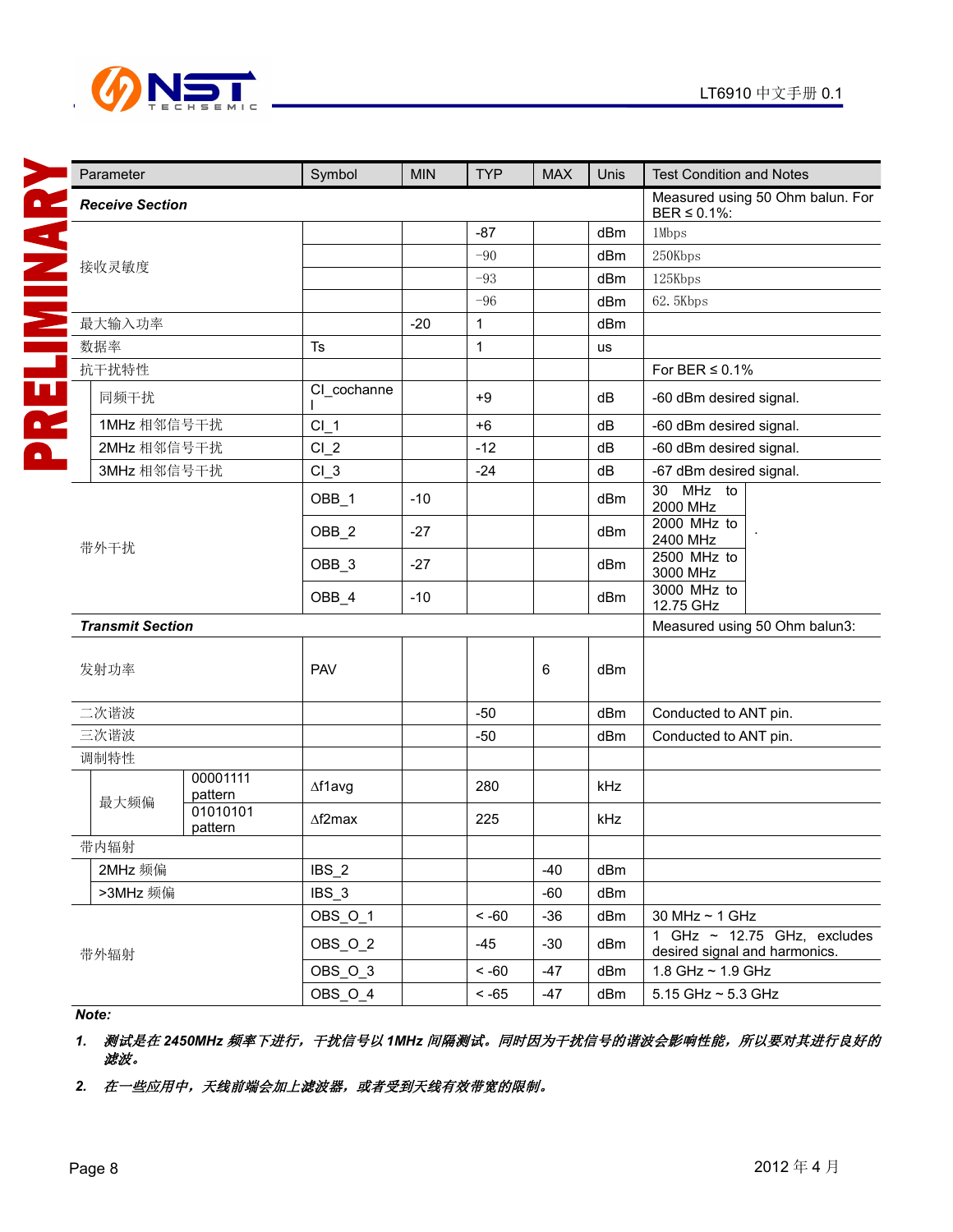









|                |             | Dimensions In Millimeters | Dimensions In | Inches     |
|----------------|-------------|---------------------------|---------------|------------|
| Symbol         | Min         | Max                       | Min           | Max        |
| А              | 1.350       | 1.750                     | 0.053         | 0.069      |
| A1             | 0.100       | 0.250                     | 0.004         | 0.010      |
| A <sub>2</sub> | 1.350       | 1.550                     | 0.053         | 0.061      |
| b              | 0.330       | 0.510                     | 0.013         | 0.020      |
| c              | 0.170       | 0.250                     | 0.007         | 0.010      |
|                | 9.800       | 10.200                    | 0.386         | 0.402      |
| F              | 3.800       | 4.000                     | 0.150         | 0.157      |
| E1             | 5.800       | 6.200                     | 0.228         | 0.244      |
| e              |             | 1.270 (BSC)               |               | 0.050(BSC) |
|                | 0.400       | 1.270                     | 0.016         | 0.050      |
| A              | $0^{\circ}$ | $8^\circ$                 | $0^{\circ}$   | $8^\circ$  |